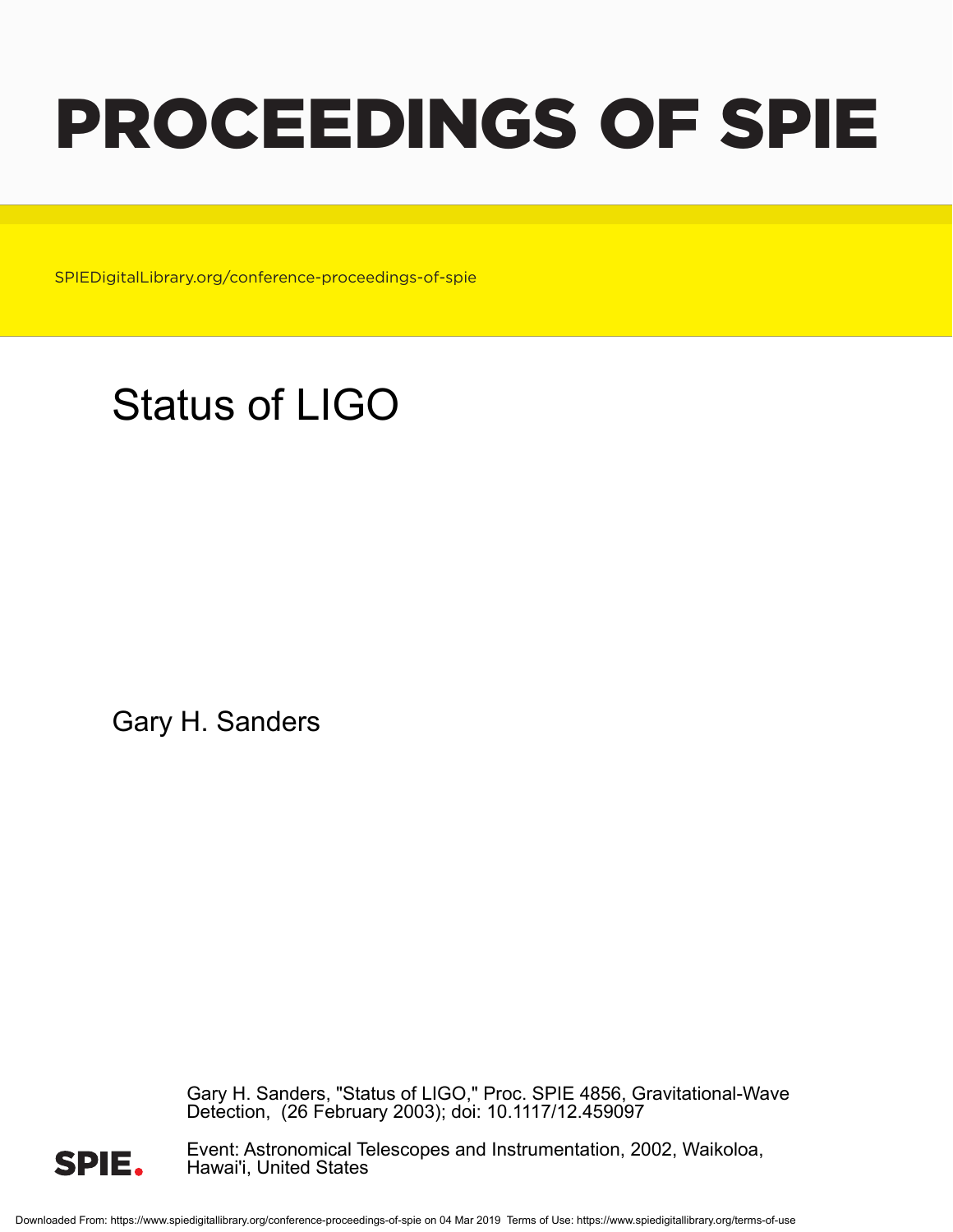### **Status of LIGO**

Gary H. Sanders\*

Laser Interferometer Gravitational Wave Observatory (LIGO), California Institute of Technology

#### **ABSTRACT**

LIGO construction has been completed. The three interferometers at the two LIGO observatory sites (Livingston, Louisiana and Hanford, Washington) have been operated successfully as power-recycled Michelson interferometers with Fabry-Perot arm cavities. Commissioning of the interferometers has progressed to operating them simultaneously in this final optical configuration. The initial coincidence operation between the observatory sites has provided a full test of the detector hardware and software subsystems, and full operation of the data acquisition and data analysis systems. The LIGO Laboratory and the LIGO Scientific Collaboration are working together to exploit the early series of interleaved engineering and science runs to commission the detector and data systems, to provide a detailed characterization of the detector and to produce the first scientific results from LIGO. The operation of LIGO is also coordinated with operation of the GEO 600 detector and the ALLEGRO resonant mass detector. The status of this early operation and data study will be presented.

**Keywords:** gravity, general relativity, gravitational waves, LIGO, Virgo, GEO, TAMA

#### **1. LIGO OVERVIEW**

Massive cosmic objects undergoing violent relativistic motions emit gravitational waves. These waves may be emitted by a variety of astrophysical sources. For example, they have been shown to account for the emission of energy from relativistic neutron star binary systems<sup>1</sup>. In reaching that result, gravitational wave emissions were shown to provide the dissipative mechanism that leads to the ultimate inspiral and collapse of these systems. This result was accomplished by precision measurements of the long-term evolution of the orbital period of a binary system, revealing the decay of the orbit. However, near the endstage of the inspiral the system becomes ultrarelativistic and the resulting extremely strong gravitational waves emitted in the final moments before collapse are predicted to be strong enough for direct detection on Earth<sup>2</sup>. Terrestrial detectors must be able to detect these time-varying disturbances of space-time. These waveforms contain information about the dynamical behavior of the emitting source. For the example given, the waves are expected to lie in the audio frequency range.

The Laser Interferometer Gravitational Wave Observatory  $(LIGO)^3$  consists of two observatories that support groundbased gravitational wave detectors sensitive in the audio frequencies. These facilities (stable platforms and ultrahigh vacuum environments) provide stable vibrationally quiet platforms adding little compromise to the local environmental disturbances that ultimately limit the sensitivity of the most advanced ground-based detector. The observatories are sited approximately 3000 km apart in order to permit the formation of a long-baseline coincidence between candidate gravitational wave signals from individual detectors. This enables rejection of local disturbances that satisfy the event selection process for individual site data. Figure 1 displays the location of the two LIGO observatories, near Hanford, Washington and Livingston, Louisiana.

The observatory facilities are able to support the current initial set of detectors, and future detectors that may ultimately achieve the sensitivity possible at these locations. This paper discusses the status of the initial set of LIGO interferometric detectors. However, an active program of research and development is underway that will underpin the second generation of LIGO detectors<sup>4</sup>. These will be installed following the full initial LIGO science run.

sanders@ligo.caltech.edu; phone 1-626-395-2997; fax 1-626-304-9834; http://www.ligo.caltech.edu; LIGO Laboratory, California Institute of Technology, MC 18-34, Pasadena, CA 91125 USA

Gravitational-Wave Detection, Mike Cruise, Peter Saulson, Editors, Proceedings of SPIE Vol. 4856 (2003) © 2003 SPIE · 0277-786X/03/\$15.00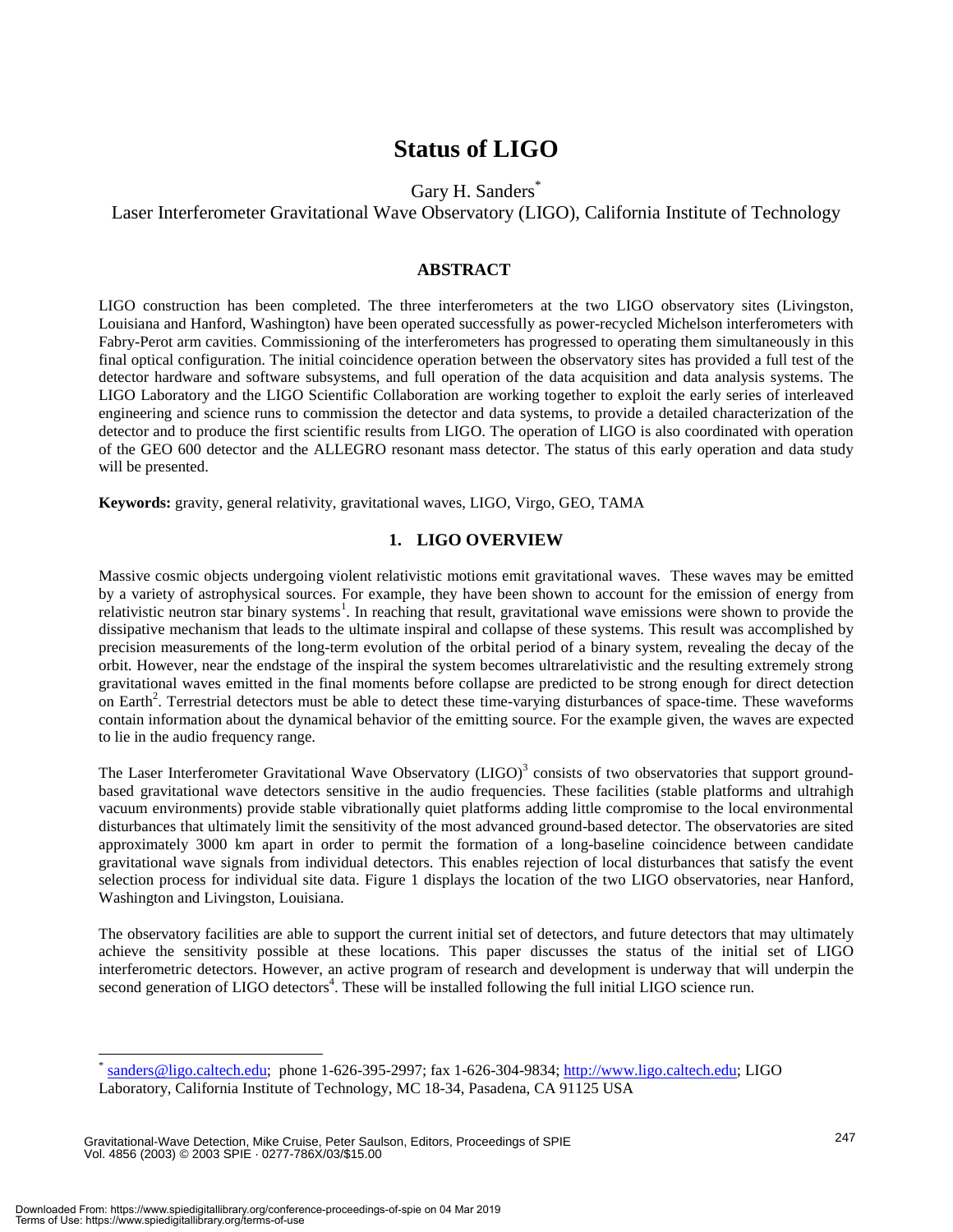

#### **Figure 1 The two LIGO observatories provide a 3000 km baseline for eliminating background signals detected only at a single observatory.**

The initial set of LIGO detectors consists of three Michelson interferometers with arms comprised of Fabry-Perot cavities. Two interferometers, with 4 km and 2 km cavity lengths respectively, are located in the vacuum system at the Hanford observatory. A single 4 km arm cavity instrument is located at Livingston. The two instruments at Hanford provide some additional ability to reject background signals.

Figure 2 displays a schematic layout of an initial LIGO interferometer. Passing gravitational waves appear as timevarying departures from the flat space-time metric, described as the dimensionless quantity strain<sup>2</sup>. The waves cause differential changes in the orthogonal arm cavity lengths. The Fabry-Perot optical cavities in the arms allow a buildup of the optical power. Storage time of the light in the arm cavities is sufficient to sample the full phase change in the recombined differential arm signals. With sufficient phase sensitivity and displacement sensitivity, such an interferometer can sense the strain signal.



#### **Figure 2 Schematic layout of a LIGO interferometer consisting of a Michelson interferometer with Fabry-Perot arm cavities. The addition of a mirror at the entrance to the interferometer serves to recycle light reflected back to the source laser.**

An additional feature of the LIGO interferometers is the use of a recycling mirror to return light back to the interferometer that is exiting the beam splitter and returning to the laser, effectively multiplying the laser power by the recycling cavity gain.

248 Proc. of SPIE Vol. 4856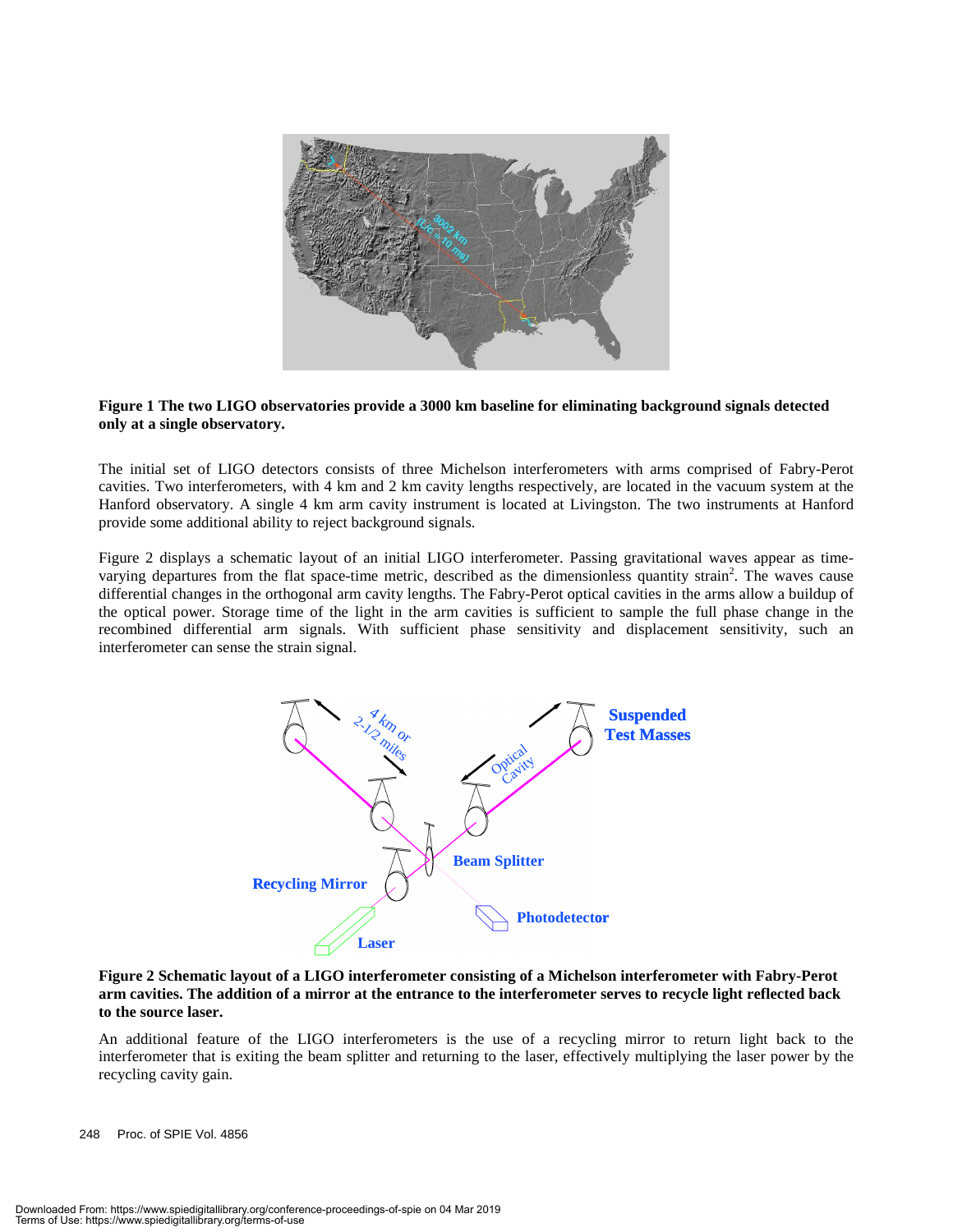Figure 3 displays the spectrum of strain sensitivity of the initial LIGO interferometers as a function of the gravitational wave frequency<sup>5</sup> as limited by the main sources of noise in the interferometer and facility. The noise budgets for individual contributions to the noise floor are shown.



**Figure 3 Initial LIGO interferometer spectrum of strain noise and the separate contributions from the principal noise sources. At the lowest frequencies, initial LIGO interferometers are limited by seismic disturbances transmitted through isolation system. At the highest frequencies, the photon counting statistics, shot noise, limits the precision of the measurement. In the middle frequencies, thermally driven mechanical excitations in the test mass mirror suspensions determine the noise floor. Below these limiting mechanisms, contributors to the noise derive from quantum mechanical radiation pressure fluctuations, and thermally driven excitations of the mirror reflecting surfaces. The latter two mechanisms are related to the interferometer design. The facility contributes to the noise floor as well. Index of refraction fluctuations from the residual gas in the beam tube path sets a noise floor shown for two levels of vacuum pressure. Stray light scattered from the interferometer optical path can also reenter the measurement. Finally, classical gravity gradients from surrounding terrestrial mass set a limit that is the property of any earthbound detector.**

With the initial LIGO design sensitivity, the predicted event rates for various gravitational wave sources has been estimated by many authors<sup>6</sup>. Initial LIGO has a plausible chance to detect the predicted sources. Future upgrades will provide a likely observation<sup>4</sup>.

#### **2. LIGO CONSTRUCTION**

LIGO construction is essentially complete. Significant construction activity began in late 1994 but this construction followed an extensive R&D phase reaching back to the first ideas for a LIGO system<sup>7</sup>.

Constructing LIGO consisted of two parallel subprojects. One subproject provided the facilities (technical foundations, arm slabs, buildings, vacuum system, beam tubes, beam tube enclosures) that can house the successive generations of detectors. The other subproject completed the remaining preconstruction R&D for the initial interferometers, and fabricated the interferometer components ready for installation at the two observatories. These two subprojects were managed as a single project using conventional industrial techniques for controlling the technical, cost and schedule progress of the fully planned and baselined project. Figure 4 displays the cost and schedule progress of the LIGO construction project and provides a comparison of these with the planned and controlled project baseline. The fabricated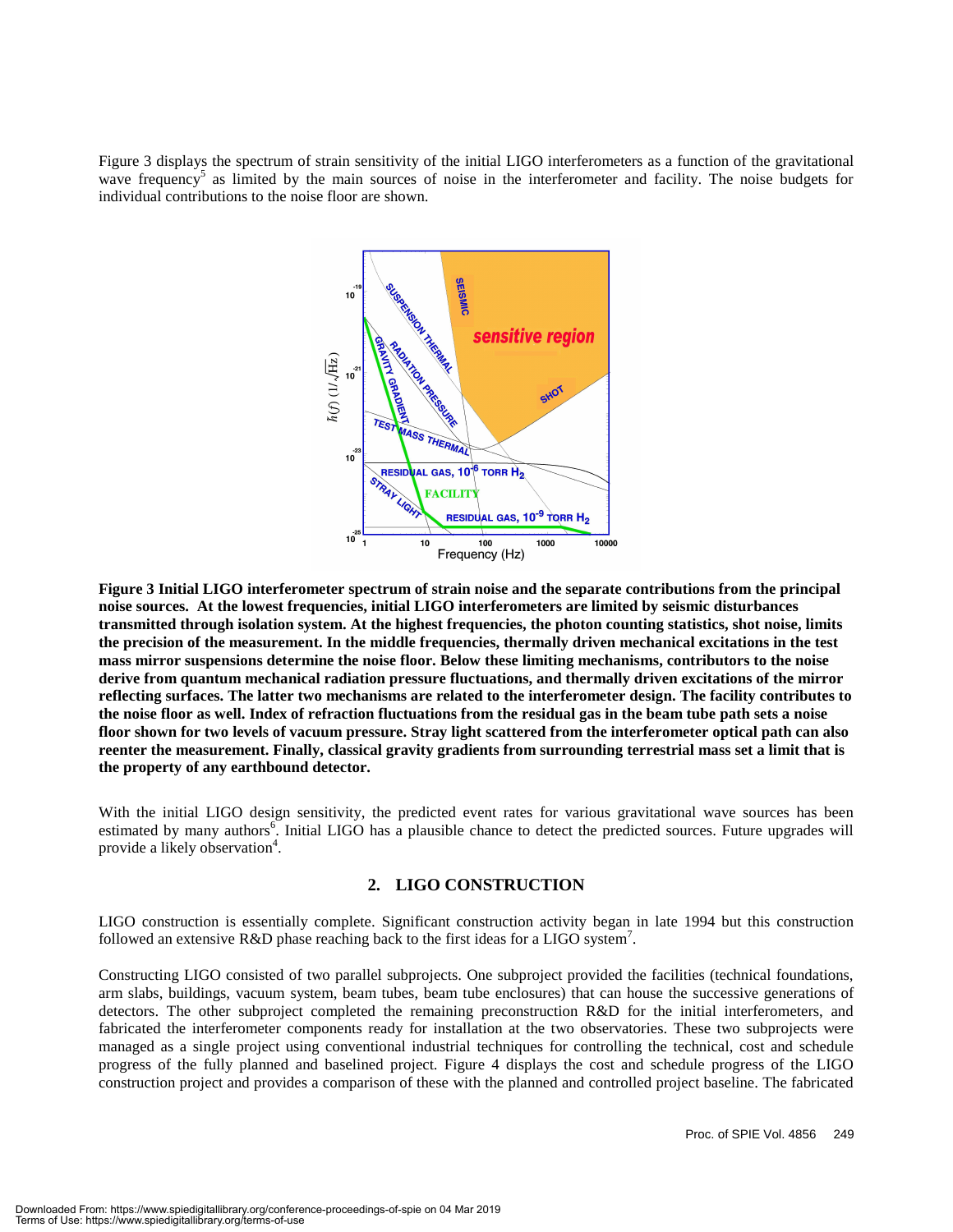interferometer components have been installed into the facilities as the first activities of the LIGO early operations and commissioning phase.



**Figure 4 Performance measurement plot of the LIGO construction project. The funding provided under the US National Science Foundation Cooperative Agreement is shown as a function of time, reaching the ceiling budget of \$292 million. The Original Plan baseline represents the time-phased budget for all construction project work as planned in 1995 and placed under project baseline control. The difference between the integrated Original Plan budget and the NSF funding is held in a contingency fund and allocated to manage risk during project execution. The Current Plan plot represents the revised time-phased budget after successive contingency allocation actions during the project. The Performance curve represents the earned value of work completed in the project as a function of time. The Actuals Costs curve represents the paid costs for this completed and earned value. At this time, completion of the last laboratory support buildings and the final purchases for the LIGO Data Analysis System (LDAS) are the main remaining items to complete. The project is more than 98% complete at this stage.**

Early operations have involved installing the interferometer components, separately commissioning the subsystems, and, in turn, commissioning each of the three interferometers. The interferometer installation and commissioning commenced with the Hanford 2 km interferometer, followed by the Livingston 4 km instrument. Finally, employing many lessons learned from the earlier interferometers and employing a new generation of digital suspension control electronics, the Hanford 4 km interferometer was brought into operation.

It should be noted that among large scientific facility projects, it is rare that several major systems are commissioned in overlapping periods by the same project team. This presents a challenge in managing the rapid completion of components for all systems, and avoiding the installation of components whose design could be informed by the early commissioning experience. Setting the right balance between early parallel completion and phased completion that incorporates lessons learned in the first phases paces the LIGO installation and commissioning and challenges the expert technical teams.

250 Proc. of SPIE Vol. 4856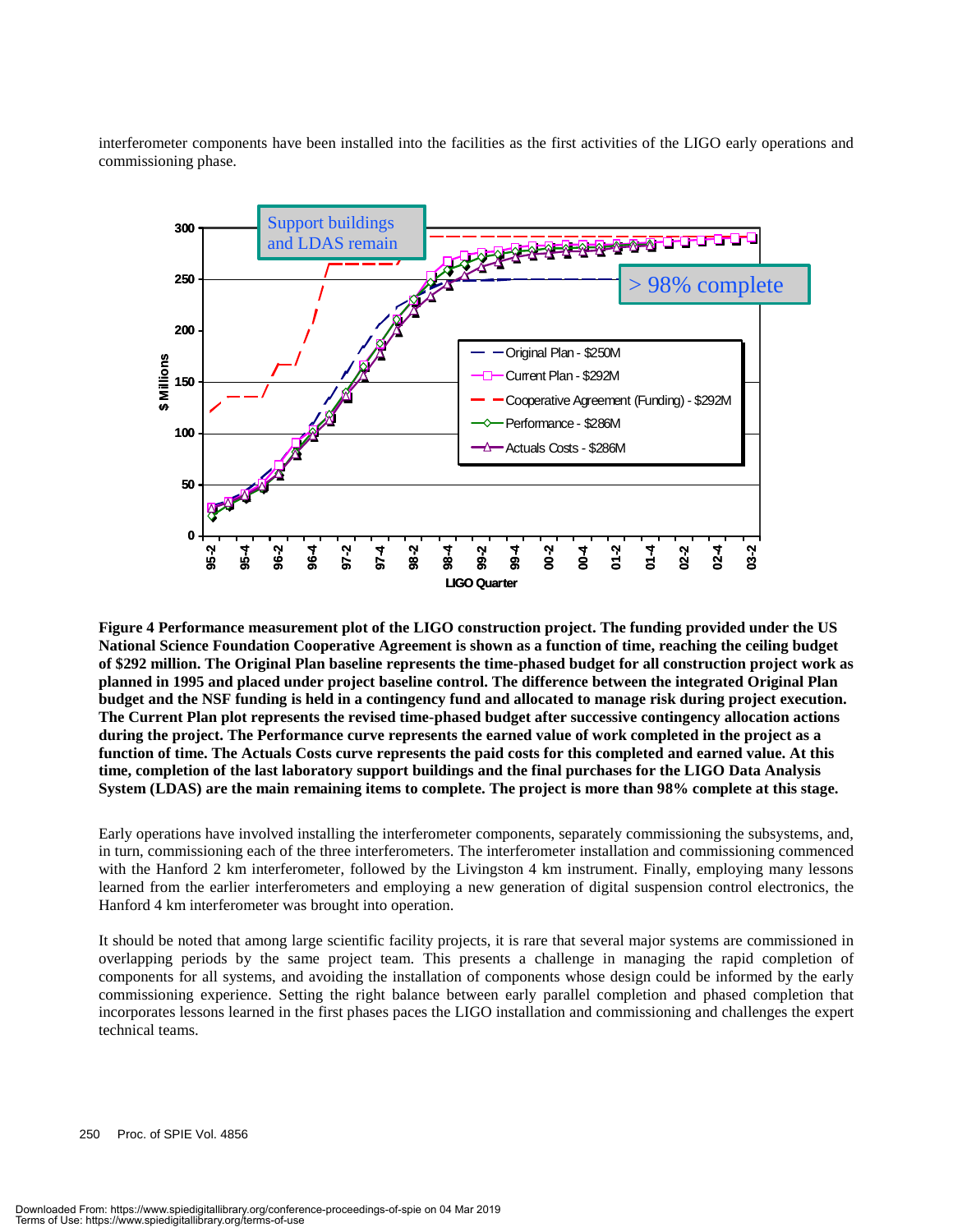Table 1 lists, in summary form, the main construction, installation and commissioning activities by year for the project, and the envisioned period of scientific operations with the initial detector systems. In greater detail, each of the main activities overlapped in time, but the table displays the main project focus for the listed years.

| Year      | Facility Subproject Major Activities | Detector Subproject Major Activities             |  |
|-----------|--------------------------------------|--------------------------------------------------|--|
|           |                                      |                                                  |  |
| 1996      | Civil works, foundations, slabs      | Preconstruction R&D and design                   |  |
| 1997      | Building construction                | Preconstruction R&D and design                   |  |
| 1998      | Vacuum and beam tube systems         | Fabrication                                      |  |
| 1999      | Vacuum and beam tube systems         | Initiate installation into vacuum system         |  |
| 2000      | Facility construction complete       | Commissioning subsystems, first lock achieved    |  |
| 2001      |                                      | First coincidence engineering run                |  |
| 2002      |                                      | Sensitivity studies, initiate science operations |  |
| 2003      |                                      | Sensitivity studies, science operations          |  |
| 2004-2006 |                                      | Science operations                               |  |

**Table 1 Main activities of LIGO construction and operations for the listed years. During construction, the LIGO project consisted of two subprojects to deliver the facilities and the initial set of LIGO detector systems.**

#### **3. STATUS OF COMMISSIONING LIGO**

The first operation of an entire LIGO interferometer took place in October 2000 when the Hanford 2 km interferometer achieved "first lock". The central Michelson cavity, and both Fabry-Perot arm cavities were simultaneously placed in resonance. This recombined configuration was later operated with the power-recycling cavity formed with the recycling mirror to achieve power-recycled operation. Since that milestone, commissioning of the 2 km interferometer has been extended to long durations, with progressive additions of additional servo loops and improvements in several subsystems. The goal of this commissioning effort has been to lower the interferometer noise floor, achieve lock acquisition more readily, and to extend the uninterrupted periods of stable, sensitive locked operation. Furthermore, this first interferometer commissioning guides many of the systems and techniques employed in the subsequent efforts at the other two LIGO interferometers.

Progress in this effort is summarized in Figures 5 - 7. Figure 5 displays the spectral sensitivity of the 2 km interferometer in strain as a function of the gravitational wave frequency at various times in the commissioning between November 2000 and late June 2002. This interferometer has operated in the power-recycled mode with recycling gains in the range of 15 – 25. A common mode servo has been implemented in which the average arm length is used to stabilize the frequency of the laser beam entering the interferometer. Tidal stretching of the arms is sensed and fed to actuators that control the interferometer lock throughout the tidal phases. Lock durations as long as 15 hours have been achieved with this system. The high frequency sensitivity reflects the fact that 5 W of laser power are entering the interferometer. Sensitivity at low frequencies is limited at this time by technical noise in the sensing and control systems.

Figure 6 is a comparable plot for the second interferometer brought into operation, the Livingston 4 km instrument. It has reached sensitivity comparable to the Hanford 2 km interferometer as desired for initiating coincidence science operations between the two observatories. This interferometer is currently being operated with 1.9 W entering through the recycling mirror and has demonstrated a recycling gain of ~50. Higher than expected seismic disturbances from local community activities is disturbing the interferometer during daytime hours, resulting in the excitation of seismic isolation system resonances near 2 Hz. For this reason, the best operation has been achieved during the nights, holidays and weekends. Locked periods of the recycled interferometer lasting 4 hours have been achieved during these quieter periods. Tidal feedback control is operational and the arm end mirrors are under alignment control using wavefront sensing.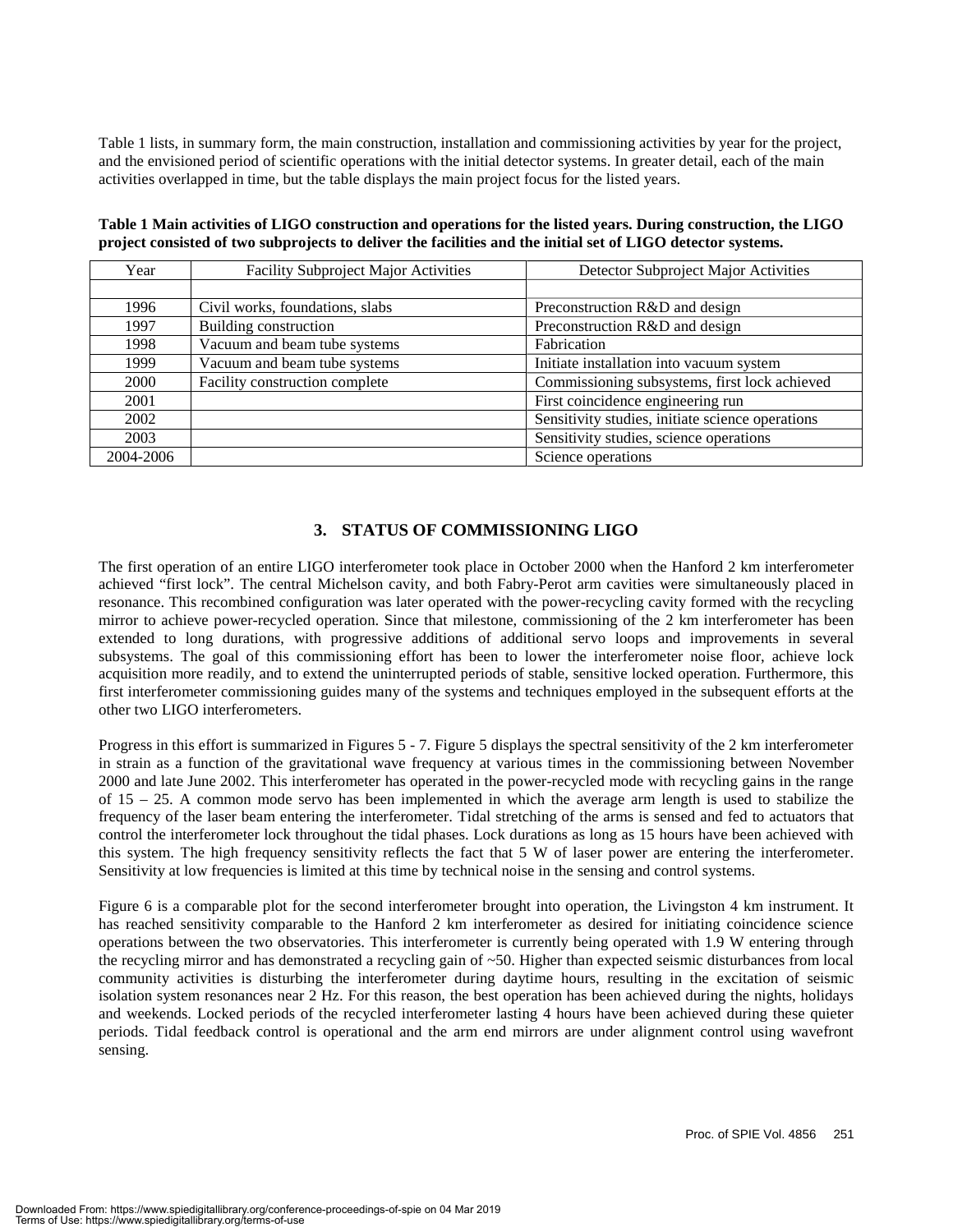

**Figure 5 Spectral strain sensitivity of the Hanford 2 km interferometer at various dates as the commissioning progresses, compared to the Science Requirement for a LIGO 4 km interferometer.**

Reduction of the Livingston regional seismic disturbances is being addressed by several mitigation techniques. A global measure, feedforward control of microseismic disturbances, has been introduced first at Livingston in order to reduce the dynamic range required from the controls. A geophone-piezoelectric actuator preisolator system has been employed on the arm cavity end mirrors to significantly reduce the disturbances in the  $0.3 - 5$  Hz range. This has enabled significantly greater locked duty cycle. The system is now installed, as well, on the arm cavity input mirrors and is undergoing commissioning. Finally, a broader engineering solution to the problem is underway to develop two active 6 degree-offreedom preisolation systems, one employing a hydraulic actuator<sup>8</sup> and a magnetically actuated alternate<sup>9</sup>. One of these systems will be installed early in 2003, following the second science run discussed below, and it is expected that this measure will facilitate locked operation at all times.

Finally, Figure 7 displays the achieved strain sensitivity on the last of the three interferometers, the Hanford 4 km system. Its installation into the vacuum system was completed during the summer of 2001 and it was brought into full operation in December of 2001. The progress in lowering the strain noise floor is shown. Commissioning of this interferometer has concentrated on a significant new feature, fully digital suspension controls, introduced first in this third system. This powerful capability provides great flexibility and agility in tuning the local servo controls to achieve reliability and low noise. In particular, it permits control of couplings between degrees of freedom in a frequency dependent manner. Once fully commissioned in this system, it will be implemented in the first two interferometers. The displayed slow progress in low frequency sensitivity reflects the attention to commissioning the digital control system. The Hanford 4 km interferometer has been operated for several hour periods in the recycled configuration with a recycling gain typically 40 – 50, with tidal feedback operating and with 1 W entering the interferometer.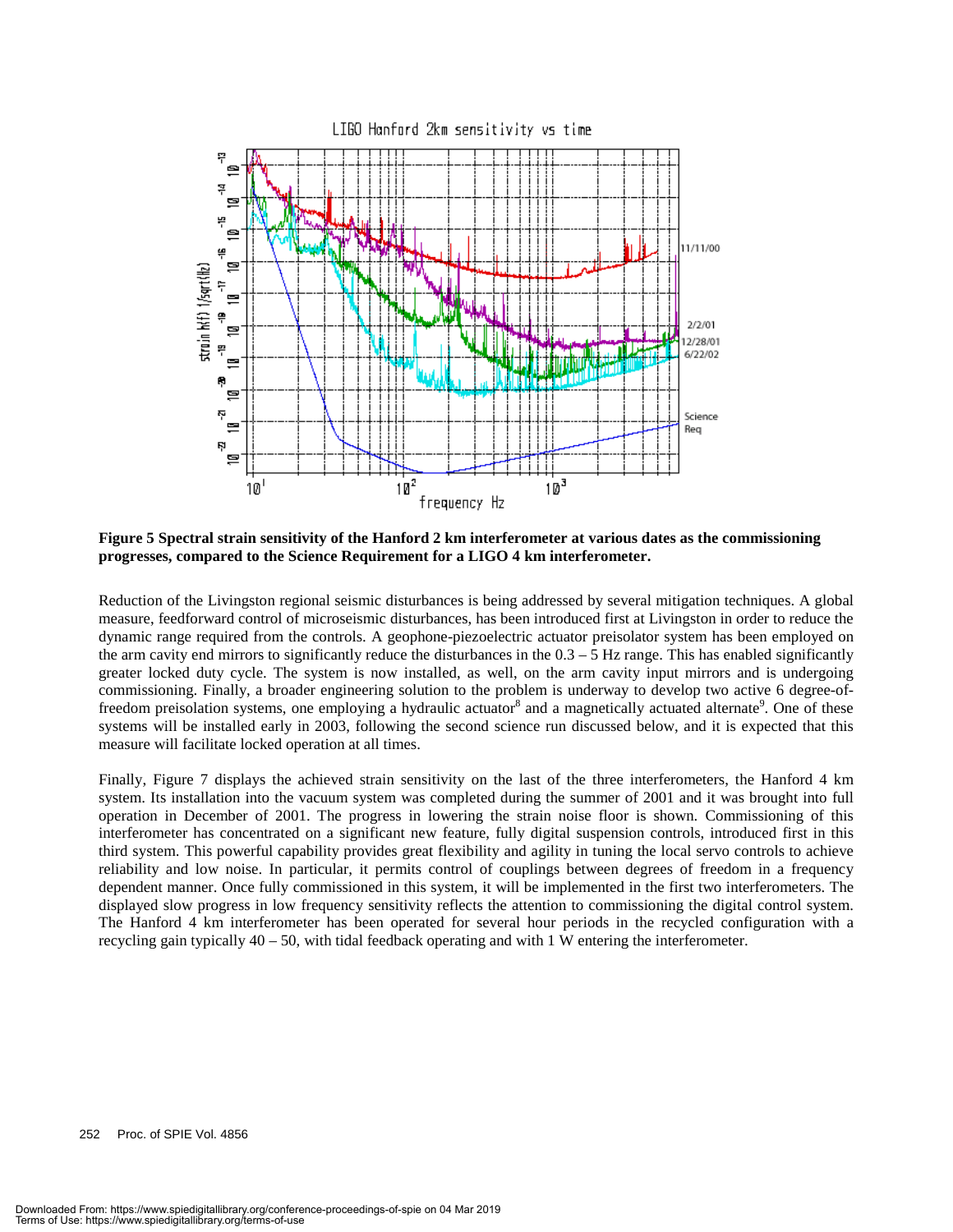

**Figure 6 Spectral strain sensitivity of the Livingston 4 km interferometer at various dates as the commissioning progresses, compared to the Science Requirement for a LIGO 4 km interferometer.**



**Figure 7 Spectral strain sensitivity of the Hanford 2 km interferometer at various dates as the commissioning progresses, compared to the Science Requirement for a LIGO 4 km interferometer.**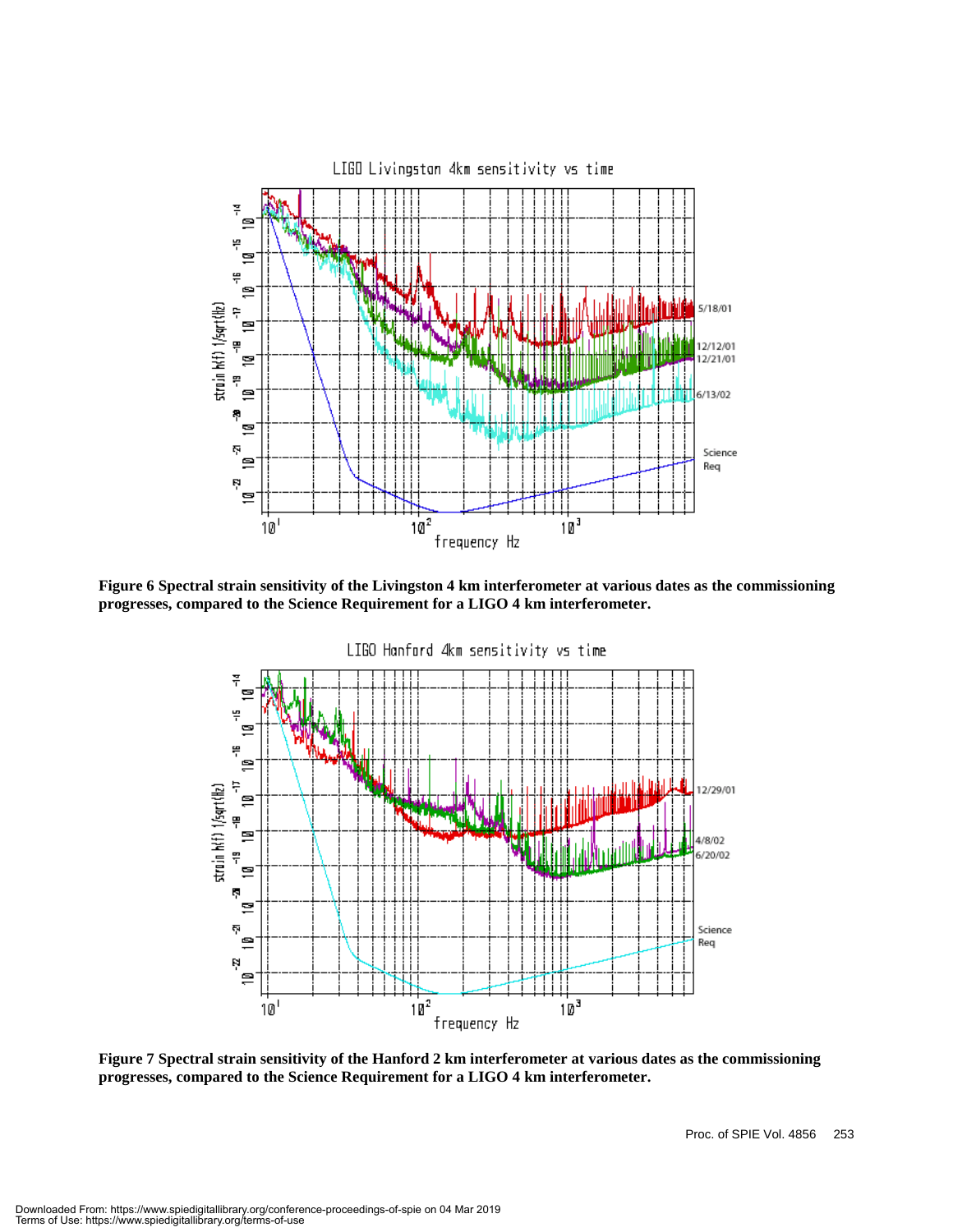Through 2002 and 2003, interleaved with the first 3 science runs of LIGO, this commissioning program will continue with the goal of reaching the LIGO Science Requirements<sup>5</sup> for detector sensitivity and availability. The environmental and detector characterization data collected with science running will contribute insights for this commissioning apart from the value to understanding the scientific import of the data.

#### **4. A LONG-BASELINE COINCIDENCE ENGINEERING RUN**

A major milestone in the LIGO program was reached on 28 December 2001 when the first simultaneous and extended operation of all 3 interferometers began with a LIGO engineering run dubbed E7 for its place in the sequence of engineering runs. E7 was intended to be a full exercise of the 3 interferometers running around the clock, with all controls and data acquisition systems operating as if the observatories were being run for science purposes. E7 also included a full exercise of the off-line LIGO Data Analysis System (LDAS) from raw data frames through the entire analysis pipeline. Detector sensitivity was very modest and the sensitivities in December 2001 are displayed in Figures 5, 6 and 7. The emphasis placed during preparations immediately prior to this run was on reliability in maintaining servo control lock in order to maximize the time operating in double and triple coincidence mode. High value was placed on acquiring significant periods of data in coincidence in order to fully exercise the data analysis system and to study correlations between interferometer data streams.

In addition to operating the three LIGO interferometers in coincidence, E7 addressed a major goal of the LIGO Scientific Collaboration (LSC) to commission a wider global network of detectors. For this reason, the GEO 600 detector<sup>10</sup>, located near Hannover, Germany was also operated during this period. In addition, the resonant mass detector,  $ALLEGRO<sup>11</sup>$ , located at Louisiana State University near the Livingston site, also operated during the E7 period. This detector has been installed on a rotating platform permitting it to be operated at variable orientations with respect to the LIGO Livingston orientation. This permits the pair of detectors (Allegro and LIGO Livingston) to search for remnant Big Bang "stochastic" gravitational waves<sup>12</sup> in several orientations exploiting the resulting modulation of the signal to strengthen the identification of these waves $^{13}$ .

Table 2 summarizes the operating statistics of the three LIGO interferometers and the GEO 600 detector during E7.

**Table 2 Engineering Run E7 Run Summary Statistics. The Hanford 2 km (H2), Livingston 4 km (L1) and Hanford 4 km (H1) interferometers were operated simultaneously for various periods. In addition, the GEO 600 and Allegro detectors operated during E7.**

| Singles data                   |                                                                |                              | <b>Coincidence Data</b>                                |                                                                                            |                                 |  |
|--------------------------------|----------------------------------------------------------------|------------------------------|--------------------------------------------------------|--------------------------------------------------------------------------------------------|---------------------------------|--|
|                                | All segments                                                   | Segments >15min              |                                                        | All segments                                                                               | Segments >15min                 |  |
| L1 locked<br>L1 clean          | 284hrs (71%)<br>265hrs (61%)<br>L1 longest clean segment: 3:58 | 249hrs (62%)<br>231hrs (53%) | 2X: H <sub>2</sub> , L <sub>1</sub><br>locked<br>clean | 160hrs (39%)<br>113hrs (26%)<br>H <sub>2</sub> ,L <sub>1</sub> longest clean segment: 1:50 | $99$ hre $121\%$<br>70hrs (16%) |  |
| <b>H1 locked</b><br>H1 clean   | 294hrs (72%)<br>267hrs (62%)                                   | 231hrs (57%)<br>206hrs (48%) | $3X: L1+H1+H2$                                         |                                                                                            |                                 |  |
| H1 longest clean segment: 4:04 |                                                                |                              | locked<br>clean                                        | 140hrs (35%)<br>93hrs (21%)                                                                | 72hrs (18%)<br>46hrs (11%)      |  |
| H <sub>2</sub> locked          | 214hrs (53%)                                                   | 157hrs (39%)                 | L1+H1+ H2 : longest clean segment: 1:18                |                                                                                            |                                 |  |
| H <sub>2</sub> clean           | 162hrs (38%)                                                   | 125hrs (28%)                 |                                                        |                                                                                            |                                 |  |
| H2 longest clean segment: 7:24 |                                                                |                              | 4X: L1+H1+ H2 +GEO:                                    |                                                                                            |                                 |  |
|                                |                                                                |                              |                                                        | 77 hrs (23 %)                                                                              | 26.1 hrs (7.81 %)               |  |
|                                |                                                                |                              | 5X: ALLEGRO +                                          |                                                                                            |                                 |  |

#### 28 Dec 2001 - 14 Jan 2002 (402 hr)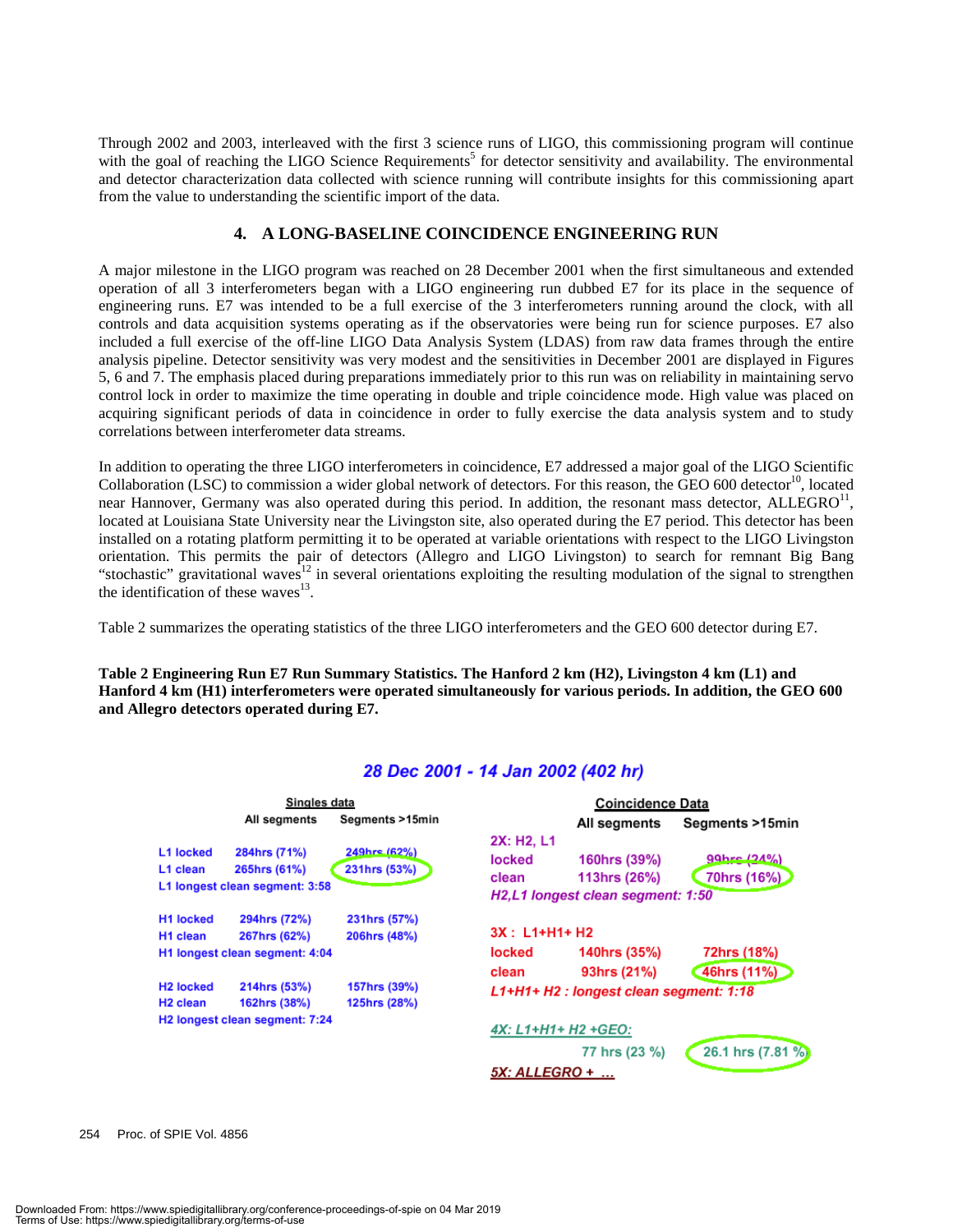Of the 402 hours of the E7 run, the table displays the number of hours in which individual interferometers, as well as pairs and triples of interferometers, were operated in coincidence. The table lists these periods for all locked segments and for those in which the locked segments were at least 15 minutes long. The latter criterion selects the most useful periods for scientific data as these segments represent operation when the locked interferometer state has settled from the transient behavior observed immediately after lock acquisition. All 3 interferometers operated for 46 hours in coincidence, with a single coincidence segment as long as 1:18 hours. The coincidence of these 3 interferometers with GEO was accomplished for 26.1 hours, representing the first truly long-baseline global operation of this generation of interferometers. The data collected from these periods, and from the operation with Allegro, is currently being analyzed for detector performance and correlation studies and for exercise of the physics analysis methods.

The LDAS system was fully exercised during this run. More than 500,000 files comprising 40 TB were archived in the data archive at Caltech, representing approximately 10% of the data from an entire year's running. The system demonstrated high reliability and is currently serving the LSC analysis teams.

#### **5. LIGO DATA ANALYSIS**

LIGO data analysis is currently organized through several working groups of the LSC. The Detector Characterization Working Group analyzes LIGO data with emphasis on understanding the environmental conditions, detector properties, sensitivity and noise performance. Astrophysical signals cannot be verified or interpreted without a full understanding of these detector properties. The astrophysics analysis is organized into four "upper limits" working groups reflecting the current expectation that early science data from LIGO will serve only to set upper limits on the rates and strengths of the several classes of anticipated sources.

The Burst Source upper limit group searches for transient signals from unmodeled sources or sources whose properties are not as well defined as the other three classes. The analysis currently is concentrating on four main classes of filters for such signals. These include searches for events signaled by gamma ray bursts observed by others $14$ , and filters based upon statistical studies of time-frequency clustering<sup>15</sup>, the statistics of excess power<sup>16</sup> in the signal, and a class of filters in the time domain<sup>17</sup> such as slope detection. The analysis work of this group on the E7 data is complicated by the high level of instrumental transients in this early data and the early experience with tuning this type of analysis. The work continues in preparation for the analysis of data from the science running.

The Periodic Source upper limit group is searching for three classes of sources, employing four techniques. The canonical source produces a continuous wave signal. Such a source could be a non-axisymmetric pulsar. The working group is preparing to search for known pulsars using a coherence search in the frequency domain and a narrow bandwidth heterodyne technique. Unbiased all sky searches are to be carried out using power spectra sums even before Doppler corrections are made. Wide area searches are planned using a hierarchical technique employing Hough transforms $^{18}$ .

The Inspiral upper limit group is preparing to search using templates that model the inspiral "chirp" signal in a conventional optimal Wiener filter method<sup>19</sup> and a newer fast chirp transform technique<sup>20</sup>.

Finally, the Stochastic upper limit group is searching for remnant primordial gravitational waves by cross-correlating the outputs of the various pairs of interferometers and the ALLEGRO data is to be included as well. The E7 data is not able to access physically meaningful sensitivities but the dataset is a test bed for several correlation studies.

#### **6. INITIATING SCIENTIFIC RUNNING OF LIGO**

The efficacy of a scientific observation period is dependent upon the interferometer sensitivities, the duration of the overlapping periods of data collection, and the total time observing. These depend upon the interferometer noise performance and the period of system "availability" or continuous reliable operation. Postponing scientific operation until sensitivity and availability meet the Science Requirements would delay interesting scientific research and diminish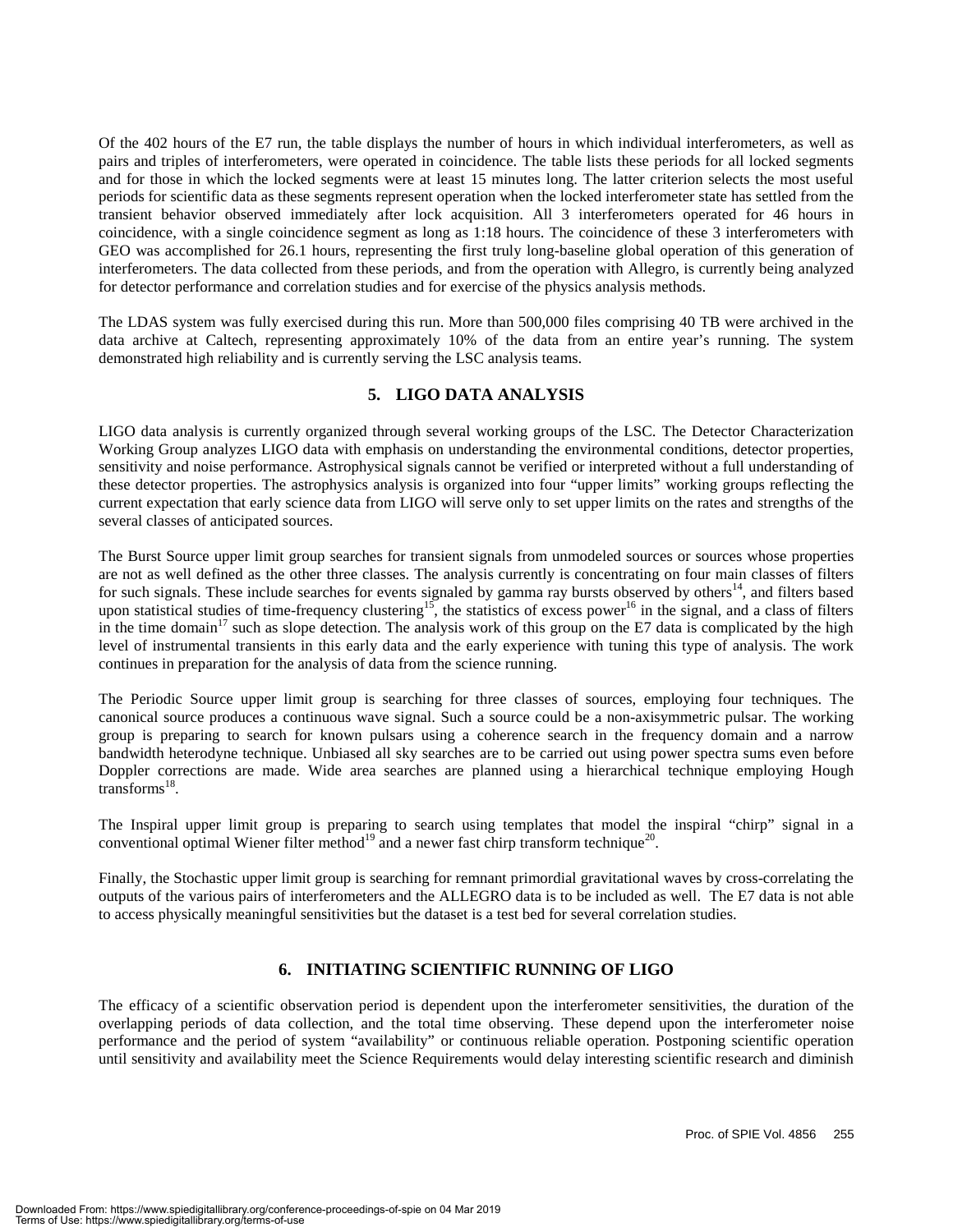the opportunity to perfect data analysis techniques and algorithms. It would also reduce the insights into interferometer performance that derive best from full and careful scientific analysis of the data.

For these reasons, the LIGO Laboratory has planned the initiation of scientific operations to be an interleaved process in which progress in detector commissioning is interleaved with scientific running of the system, with each kind of operation informing and strengthening the other. After a successful series of engineering runs that progressively approached full scientific operations, the E7 run was a "dress rehearsal" for a scientific run. E7 exercised the hardware and data analysis systems and provided an experience base for the LIGO research community.

The initiation of scientific running of LIGO has been planned with two "upper limits" science runs, S1 and S2, interleaved with periods of interferometer commissioning. S1 is planned to occur in summer 2002. The sensitivity goal is a two-site coincidence with three interferometers running and the achieved scientific reach (volume of the universe searched x observation time in coincidence) is planned to be an order of magnitude better than achieved in the E7 run. At least one interferometer at each site will be operated in the power-recycled configuration.

Following a several month period for data analysis leading to publishable results, and to allow additional interferometer commissioning to be accomplished, the second science run, S2, will take place near the end of 2002. The scientific reach for this run is planned to be an additional order of magnitude improvement in the volume of the universe searched multiplied by the coincidence observation time. These two runs will complete the upper limit running and the orientation for the LIGO running experience. They should lead to a broad set of new publishable limits, well beyond what has been previously published.

An extended commissioning and analysis period will follow S2. During the second half of 2003, LIGO will initiate an extended scientific run, S3, lasting several months. The S3 run will mark the beginning of true search running, representing a step beyond setting upper limits on selected gravitational wave searches. S3 is intended to accomplish a real search for gravitational waves with astrophysical significance. The scientific reach goal for S3 will similarly be an additional order of magnitude beyond S2 in volume of the universe searched multiplied by the duration of the search.

The progression to S3 marks the beginning of very long duration scientific running. The Science Requirements goals will require running most of each year. By the end of 2006, LIGO plans to carry out an observation run that is an integrated year at design sensitivity. That goal represents the mature exploitation of the initial LIGO detectors and the final phase of the initial LIGO Science Run.

#### **7. FULLY EXPLOITING LIGO**

As indicated in Figure 3, the LIGO facility is intended to support future upgrades and detectors that practically exploit the terrestrial limits on gravitational wave measurement. The ultimate limit is the classical gravity gradients produced by the variability of nearby mass distributions. By the completion of the initial LIGO Science Run, a new generation of interferometer will be developed and can be ready for installation to advance in the exploitation of the LIGO platform. That upgrade is discussed elsewhere in this meeting<sup>4</sup>.

#### **ACKNOWLEDGMENTS**

This paper briefly describes the current status of the efforts by a remarkable group of people, the staff and collaborators in the LIGO effort. There is a great deal of admirable work that cannot be described in this short conference paper. The US National Science Foundation, under awards PHY-9210038 and PHY-0107417, has supported the LIGO effort.

#### **REFERENCES**

256 Proc. of SPIE Vol. 4856

<sup>&</sup>lt;sup>1</sup> R. A. Hulse, J. H. Taylor, Astrophys. J. 195, L51 (1975); T. Damour, J. H. Taylor, "On the Orbital Period Change of the Binary Pulsar PSR 1913+16," Astrophys. J. **366**, 501 (1991); J. M. Weisberg, J. H. Taylor, "Observations of Post-Newtonian Timing Effects in the Binary Pulsar PSR 1913+16," Phys. Rev. Lett. 52, 1348 (1984).<br><sup>2</sup> K. S. Thorne, in 300 Years of Gravitation, S. Hawking, W. Israel, eds., Cambridge U. P., Cambridge, England (1987),

chap. 9.